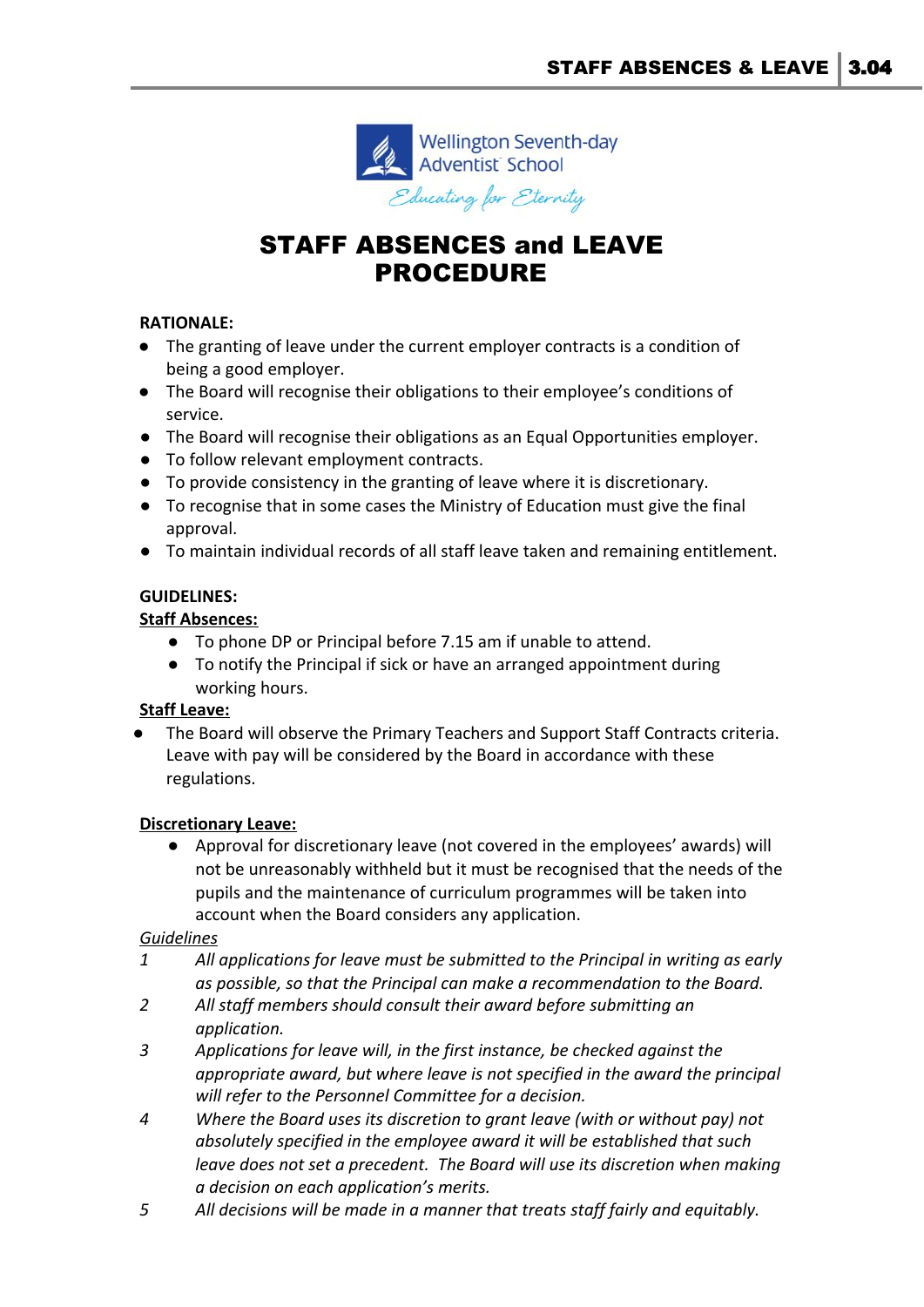#### **The Board has discretion in granting:**

a) Special leave (Section as per Contract) Criteria.

b) Special leave without pay (as per Contract) Criteria.

Application for leave will not be unreasonably withheld.

- All decisions made will be fair, equitable, and consistent.
- All leave is approved by the Board except for sporting and cultural activities leave, on full pay. These are approved by the Ministry of Education Office according to the specified criteria, which include the length of time sought.
- The **Principal has authority to approve leave applications up to duration of up to 5 days on full pay.** The Board will consider applications for longer periods.
- The **Principal has the right to approve applications for special leave without pay for period of up to three (3) weeks.** Special leave provisions will apply to full time and long term relieving teachers and support staff.
- **● It is recommended that the Principal informs the Board via the Board report of leave granted by the Principal under these provisions. Contact with the Board Chair on such leave matters is recommended and reasons for leave should remain confidential to the parties involved.**
- Except in cases of sudden illness, or accident, no staff member shall be absent from duty without the authority of the Principal, or Board for periods longer than five days.
- The reference for all applications for leave will be based on the current collective employment contracts.

## **Leave Periods:**

 a) Between 6 and 14 days, is subject to production by the staff member of a certificate from a registered medical or dental practitioner, or other evidence satisfactory to the Board if the person cannot obtain a medical or dental certificate.

b) Over 14 days, only if the person supplies a medical certificate. The Board may require the person, while on sick leave, to undergo a medical examination and to furnish such reports as it considers necessary.

## **Authority:**

● Authority to grant sick leave with pay for staff is as follows:

The Board may grant sick leave with pay up to the schedule of entitlement as follows:

a) Up to 5 days at its discretion. It may delegate to the Principal authority to grant this leave, but any exercise of this delegated authority must be reported to the Board.

b) Between 6 and 14 days, subject to production by the staff member of a certificate from a registered medical or dental practitioner, or other evidence satisfactory to the Board if the person cannot obtain a medical or dental certificate.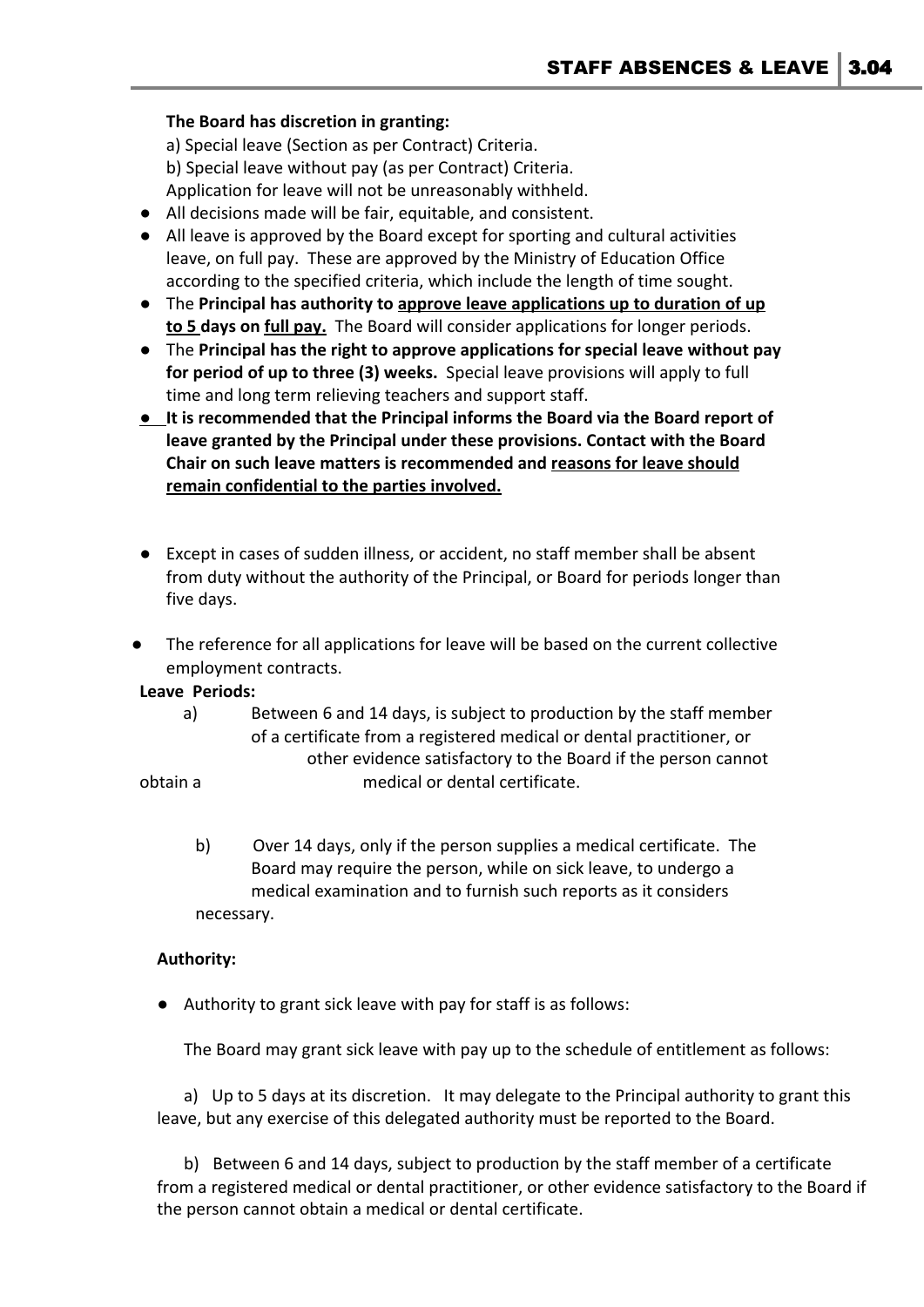c) Over 14 days, only if the staff member supplies a medical certificate. The Board may require the person, while on sick leave, to undergo a medical examination and to furnish such report as it considers necessary.

**N.B.** Sick leave may be granted without pay where it is considered that the sickness has arisen through the staff member's misconduct or blameworthy actions or in acting in such a way so as to retard recovery.

#### *Schedule of Entitlement for Teachers(Refer to Support Staff Contracts for entitlements)*

Length of Service Aggregate Period for which Sick Leave on Pay may be granted during service.

| Up to 3 months                   | 7 days   |
|----------------------------------|----------|
| Over 3 months and up to 6 months | 14 days  |
| Over 6 months and up to 9 months | 31 days  |
| Over 9 months and up to 5 years  | 46 days  |
| Over 5 years and up to 10 years  | 92 days  |
| Over 10 years and up to 20 years | 154 days |
| Over 20 years and up to 30 years | 229 days |
| Over 30 years                    | 306 days |

The above sets out the main criteria. Other cases should be referred to the Board. The Principal retains the sole right of appointment of the required relievers for all staffing positions.

When an employee has been granted discretionary leave with pay, approval must be sought from the Ministry of Education for the cost of a reliever.

#### **Review Responsibility:** *Principal, DP & Board Personnel sub-committee*

**Date Confirmed:** 8 March 2021

**Principal:**